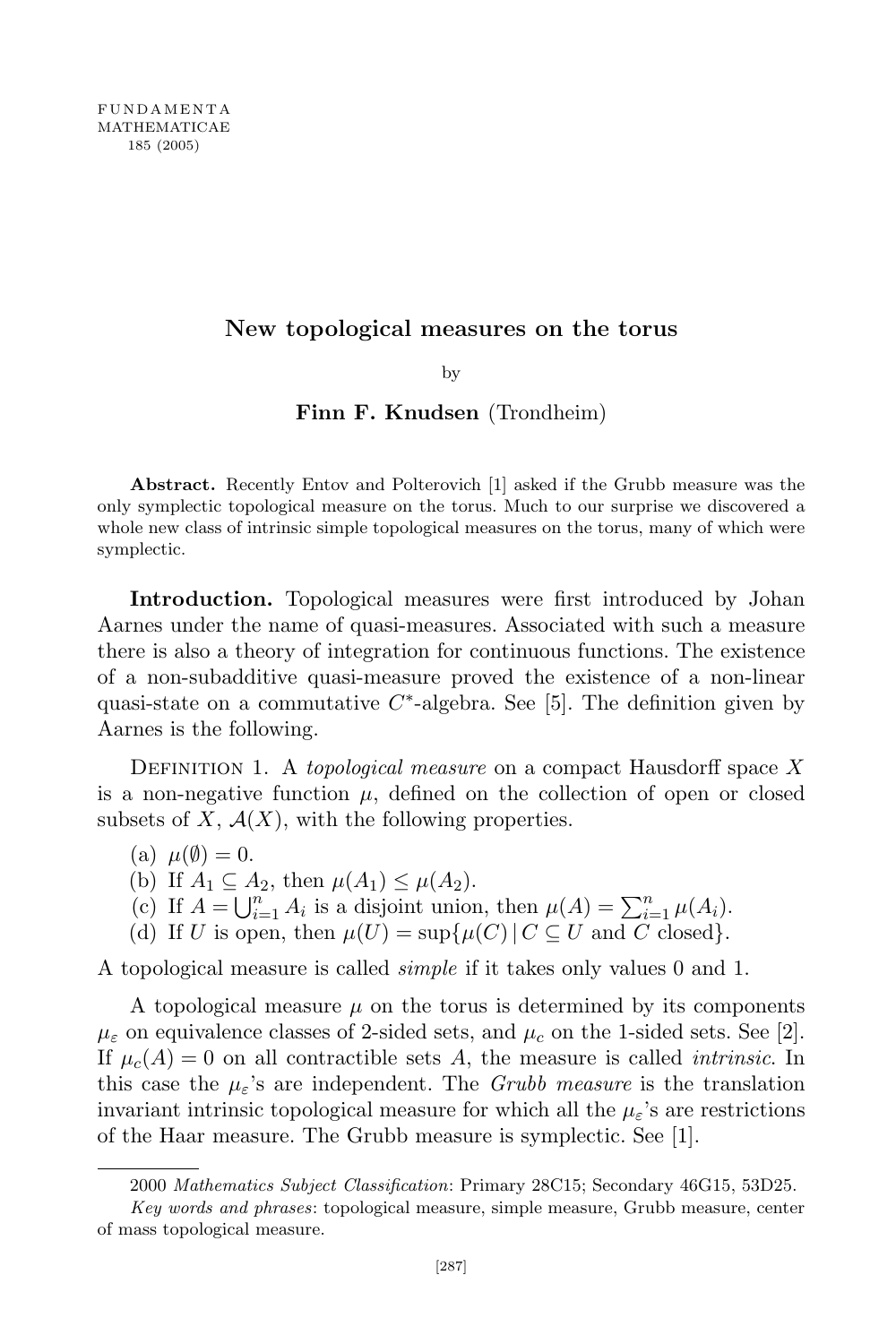Entov and Polterovich ask if this is the only symplectic measure on the torus. During the investigation of this hypothesis we stumbled over the center of mass topological measures. These are simple intrinsic topological measures. From the homotopy formula for the Lie derivative of a differential form, also called Cartan's magic formula, it follows that many of these measures are symplectic.

The technique for constructing the center of mass topological measures is to restrict the above measures to simple smooth closed curves on the torus.

Intrinsic simple topological measures on the torus. Intrinsic topological measures on the torus are determined by their restriction to the solid 2-sided closed sets  $\mathcal{C}_{s2}$ . See [2, Definition 8].

PROPOSITION 2. Let M be the subset of  $\mathcal{C}_{s2}$  consisting of smooth 1-dimensional manifolds C, and let  $\mu : \mathcal{M} \to \{0,1\}$  be a function. Then  $\mu$  is the restriction of a unique intrinsic simple topological measure if and only if it has the following two properties.

M1 If  $C_1$  and  $C_2$  are in M and  $\mu(C_1) = \mu(C_2) = 1$ , then  $C_1 \cap C_2 \neq \emptyset$ . M2 If  $\{C_i\}_{i=1}^n$  is a disjoint family of members of M, and  $\mu(C_i) = 0$  for  $1 \leq i \leq n$ , then there is a  $C \in \mathcal{M}$  disjoint from every  $C_i$  and with  $\mu(C) = 1.$ 

*Proof.* The "only if" part follows because given disjoint sets  ${C_i}_{i=1}^n$ there is, up to orientation, a unique, surjective function  $f: \mathbb{T}^2 \to S^1$  with  $f(C_k) = \exp(2k\pi i/n)$ , and such that f is harmonic in  $\mathbb{T}^2 \setminus \bigcup_{i=1}^n C_i$ . The fibers of f are then all in  $\mathcal{M}$ , and exactly one of them has measure 1, since every simple topological measure on the circle  $S<sup>1</sup>$  is a point measure. To prove the converse note that if  $\mu$  is the restriction of an intrinsic simple topological measure, then we would have  $\mu(D) = 1$  for a closed solid 2-sided set D if and only if for every  $C \in \mathcal{M}$  with  $\mu(C) = 1$ ,  $C \cap D \neq \emptyset$ . If we define  $\mu$  in this way on closed solid 2-sided sets, the same argument as above shows that the three conditions in [2, Proposition 3] are satisfied.  $\blacksquare$ 

To each  $C \in \mathcal{C}_{s2}$ , there is associated a submodule  $L_C \in H^1(\mathbb{T}^2, \mathbb{Z})$  of rank one. In fact if we realize  $H^1(\mathbb{T}^2, \mathbb{Z})$  as harmonic 1-forms, then  $\omega \in L_C$  if and only if  $\int_{\gamma} \omega = 0$  for all closed curves in  $\mathbb{T}^2$  disjoint from C. The function  $L : \mathcal{C}_{s2} \to \{M \, | \, M \text{ is a rank one isotropic submodule of } H^1(\mathbb{T}^2, \mathbb{Z})\}$  determines an equivalence relation on  $\mathcal{C}_{s2}$  whose partition  $\mathcal E$  coincides with the one defined in [2, Section 4].

We consider the torus as the quotient  $\mathbb{C}/\mathbb{Z}^2$ . The harmonic differentials dx and dy form a basis for the module  $H^1(\mathbb{T}^2, \mathbb{Z})$ . The rank one isotropic submodules are in one-to-one correspondence with  $\mathbb{Q}\cup\{\infty\}$  as follows:  $\alpha(M)=\varepsilon$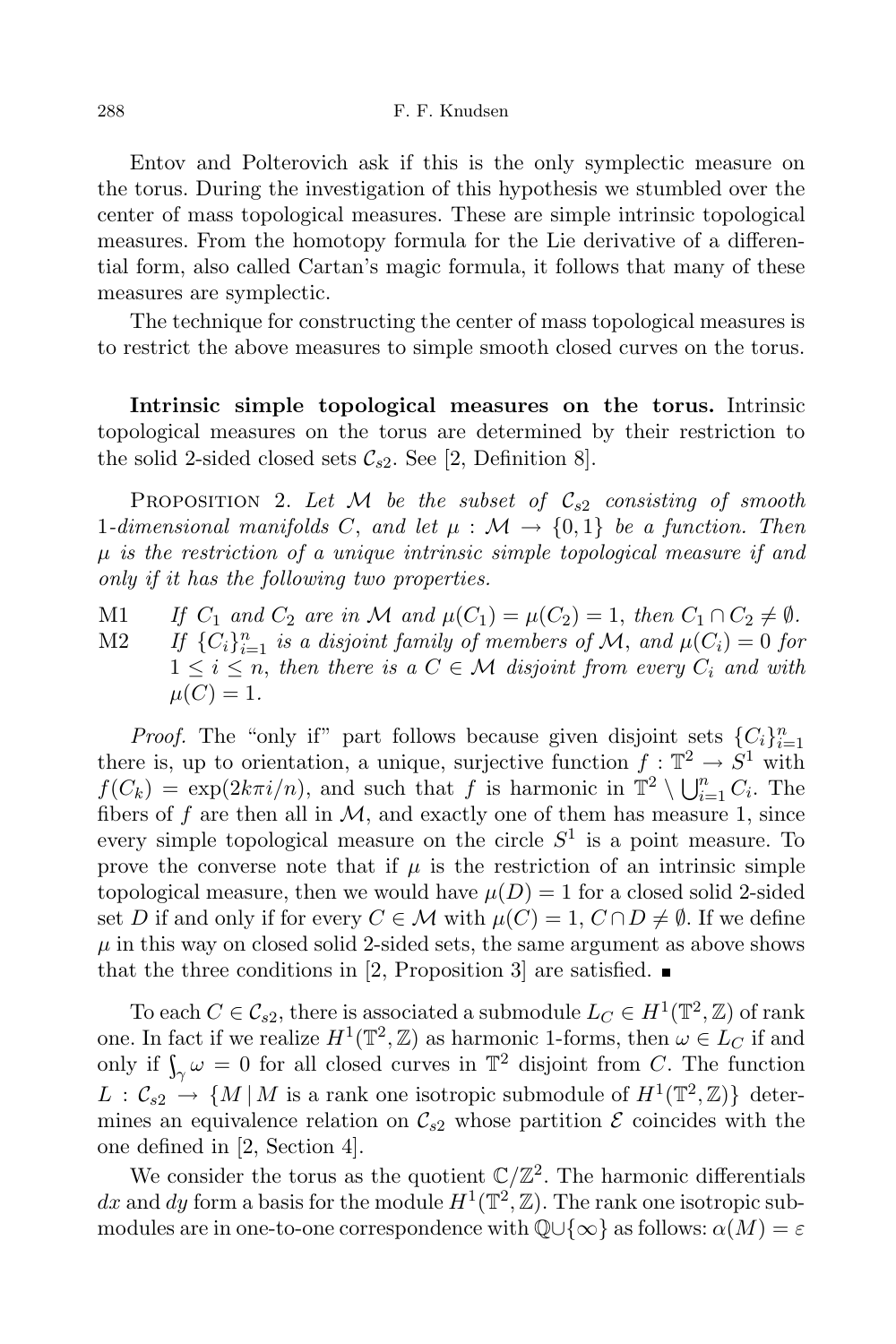if and only if for all  $\omega = r dx + s dy \in M$ ,  $\varepsilon = r/s$ . The fiber of the function L corresponding to a module M with  $\alpha(M) = \varepsilon$  is denoted by  $\mathcal{C}_{s2,\varepsilon}$ .

If  $C_1$  and  $C_2$  are in M and  $L(C_1) \neq L(C_2)$ , then  $C_1 \cap C_2 \neq \emptyset$ . For this reason, the conditions M1 and M2 of Proposition 2 will be satisfied if they are satisfied independently on each equivalence class.

DEFINITION 3. For each  $\varepsilon \in \mathbb{Q} \cup \{\infty\}$  we define  $\mathcal{M}_{\varepsilon} = \{C \mid \alpha(L_C) = \varepsilon\}.$ 

THEOREM 4. Let  $\mu : \mathcal{M} \to \{0,1\}$  be a function, and let  $\mu_{\varepsilon} : \mathcal{M}_{\varepsilon} \to$  ${0, 1}$  be its restriction. Then  $\mu$  is the restriction of a unique intrinsic simple topological measure if and only if for each  $\varepsilon \in \mathbb{Q} \cup \{\infty\}$  it has the following properties.

M1 If  $C_1$  and  $C_2$  are in  $\mathcal{M}_{\varepsilon}$  and  $\mu(C_1) = \mu(C_2) = 1$ , then  $C_1 \cap C_2 \neq \emptyset$ . M2 If  ${C_i}_{i=1}^n$  is a disjoint family of members of  $\mathcal{M}_{\varepsilon}$ , and  $\mu(C_i) = 0$ 

for  $1 \leq i \leq n$ , then there is a  $C \in \mathcal{M}_{\varepsilon}$  disjoint from every  $C_i$  and with  $\mu(C) = 1$ .

*Proof.* This is [2, Theorem 32] or [4, Proposition 5.3].

DEFINITION 5. With notation as in the theorem above, we write

$$
\mu = \prod_{\varepsilon \in \mathbb{Q} \cup \{\infty\}} \mu_{\varepsilon}
$$

for the uniquely defined intrinsic simple topological measure  $\mu$  on  $\mathbb{T}^2$  which restricts to all the  $\mu_{\varepsilon}$ 's.

On a space which is simply co-connected  $[4]$  or of Aarnes genus zero  $[6]$ , there is a standard procedure for constructing simple topological measures. These measures are the generalized point-measures. On spaces X with  $q(X)$  $= 0$ , the generalized point-measures form a dense subset of the space of all simple topological measures [4]. For general spaces the only known topological measures are, in a sense which is made more precise in the next definition, push-forwards of measures on simpler topological spaces.

DEFINITION 6. If Y is a space and  $\mu$  is a topological measure of the form  $\mu = f_*(\nu)$ , where  $f: X \to Y$  is a continuous map and X is a space with  $g(X) = 0$ , we call  $\mu$  a patched-on topological measure.

All previously known intrinsic simple topological measures on the torus are of the form  $\mu = \prod_{\varepsilon \in \mathbb{Q} \cup \{\infty\}} \mu_{\varepsilon}$ , where each restriction  $\mu_{\varepsilon}$  is the restriction of a patched-on simple topological measure.

Center of mass topological measures on the torus. In this section we construct the center of mass topological measures, by specifying functions  $\mu_{\varepsilon}$  for each  $\varepsilon \in \mathbb{Q} \cup \{\infty\}$ . In order to do this we need some concepts associated with such an  $\varepsilon$ .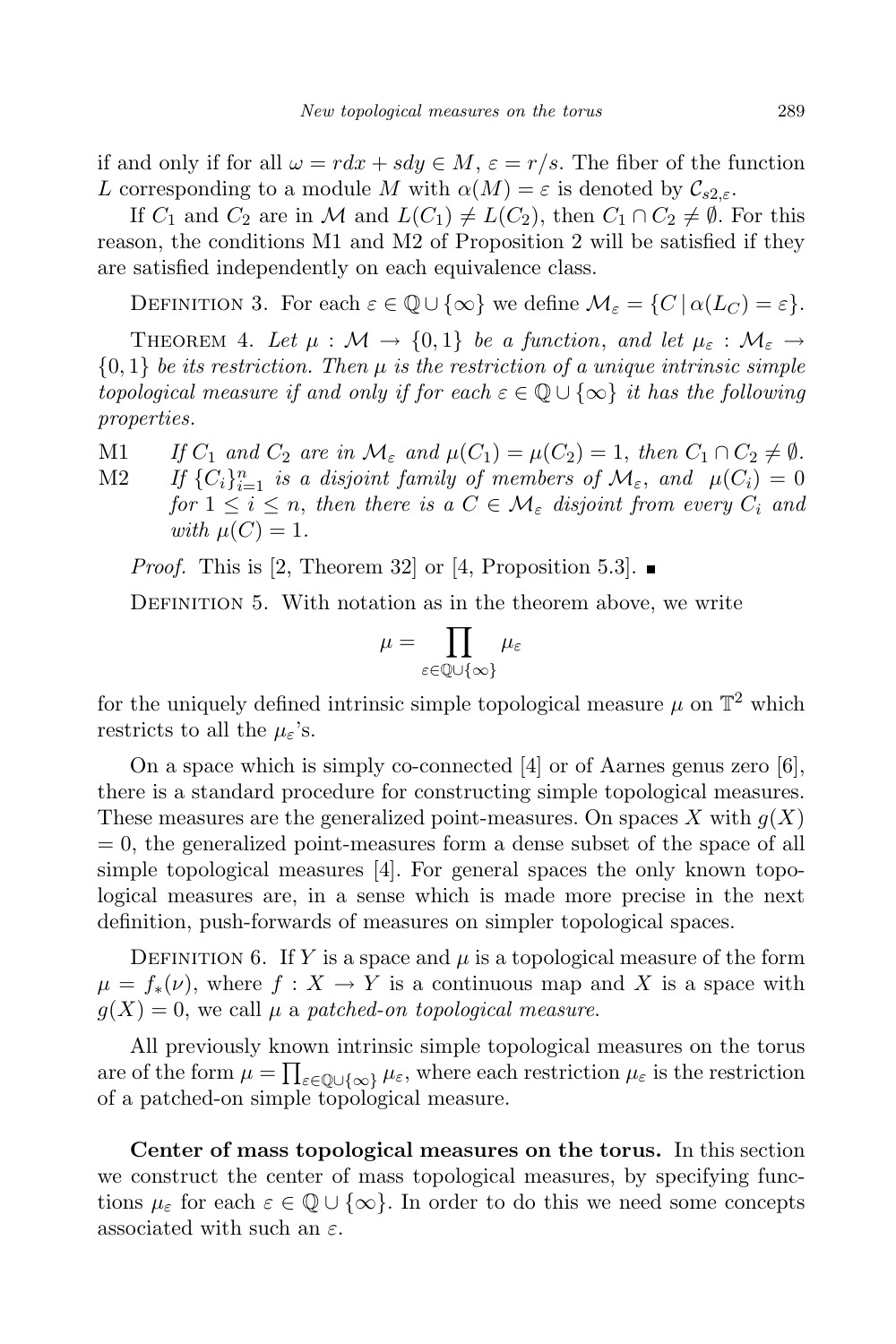DEFINITION 7. A commutative diagram



given by

$$
p_1 \sigma_{\varepsilon}(x, y) = \overline{x}_{\varepsilon} \equiv px + qy \pmod{1},
$$
  
\n
$$
p_2 \sigma_{\varepsilon}(x, y) = y_{\varepsilon} = rx + sy,
$$
  
\n
$$
\pi_{\varepsilon}(\overline{x}_{\varepsilon}, y_{\varepsilon}) = (\overline{x}, \overline{y})
$$

will be called an  $\varepsilon$ -marking if  $\binom{p}{r-s} \in SL(2,\mathbb{Z})$  and  $\varepsilon = r/s$ .

LEMMA 8. If  $C \in \mathcal{M}_{\varepsilon}$  and  $\pi_{\varepsilon}$  is an  $\varepsilon$ -marking, then for any parameterization  $\gamma : S^1 \to \mathbb{T}^2$  of C,

$$
\int_{\gamma} d\overline{y}_{\varepsilon} = \int_{\gamma} (r dx + s dy) = 0 \quad and \quad \int_{\gamma} d\overline{x}_{\varepsilon} = \int_{\gamma} (p dx + q dy) = \pm 1.
$$

*Proof.* The first integral vanishes by definition of  $\mathcal{M}_{\varepsilon}$ . Since  $d\overline{x}_{\varepsilon}$  and  $d\overline{y}_{\varepsilon}$ generate  $H^1(\mathbb{T}^2, \mathbb{Z})$  it follows by duality that there is a map  $\delta : \mathbf{S}^1 \to \mathbb{T}^2$  such that  $\int_{\delta} d\overline{y}_{\varepsilon} = 0$  and  $\int_{\delta} d\overline{x}_{\varepsilon} = 1$ . Hence there is an integer *n* and a homotopy  $\gamma \sim n\delta$ . But C is solid so there is an  $\eta$  with  $\eta \cap \gamma = 1$ , and hence  $n = \pm 1$ .

DEFINITION 9. With notation as in Lemma 8, we say that a parameterization  $\gamma: \mathbb{S}^1 \to \mathbb{T}^2$  of C is  $\pi_{\varepsilon}$ -oriented if  $\int_{\gamma} d\overline{x}_{\varepsilon} = 1$ .

LEMMA 10. Let  $\pi_{\varepsilon}$  be an  $\varepsilon$ -marking,  $f_{\varepsilon}$  a non-negative function on  $S^1$ with  $\int_{S^1} f_{\varepsilon}(x) dx = 1$ , and let  $C \in \mathcal{M}_{\varepsilon}$ . If we choose a lifting  $\widetilde{\gamma}$  of a  $\pi_{\varepsilon}$ . oriented parameterization of C



then

$$
\int\limits_{\widetilde{\gamma}} f_{\varepsilon}(\overline{x}_{\varepsilon}) d\overline{x}_{\varepsilon} = 1,
$$

\

 $\widetilde{\gamma}$ 

and

is well defined up to an integer and does not depend on the particular parameterization or the lifting.

 $y_\varepsilon f_\varepsilon(\overline{x}_\varepsilon) \, d\overline{x}_\varepsilon$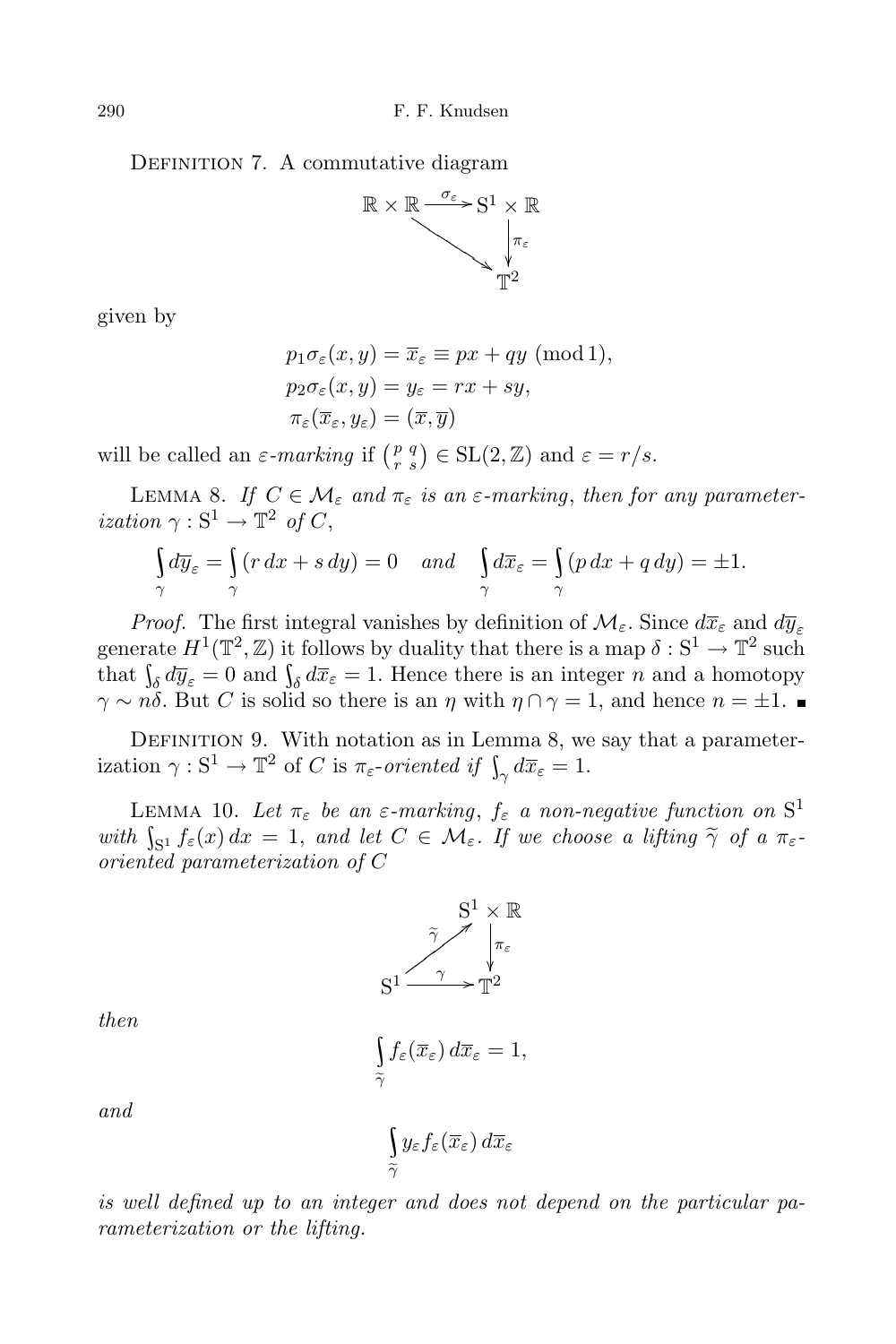*Proof.* Let  $\delta = (1_{S_1}, r)$  for some constant  $r \in \mathbb{R}$ . Since  $\gamma$  is a  $\pi_{\epsilon}$ -oriented parameterization of C, the paths  $\tilde{\gamma}$  and  $\delta$  are homotopic. By the Stokes Theorem, since  $d(f_{\varepsilon}(\overline{x}_{\varepsilon})d\overline{x}_{\varepsilon})=0$ , we have  $\int_{\widetilde{\gamma}} f_{\varepsilon}(\overline{x}_{\varepsilon}) d\overline{x}_{\varepsilon} = \int_{\delta} f_{\varepsilon}(\overline{x}_{\varepsilon}) d\overline{x}_{\varepsilon}$ , and Theorem, since  $u(f_{\varepsilon}(x_{\varepsilon})dx_{\varepsilon}) = 0$ , we have  $\frac{1}{2\gamma}f_{\varepsilon}(x_{\varepsilon})dx_{\varepsilon} = \frac{1}{2\delta}f_{\varepsilon}(x_{\varepsilon})dx_{\varepsilon}$ , and<br>the first statement follows by the definition of  $f_{\varepsilon}$ . The second statement follows since any two liftings differ by an integer.  $\blacksquare$ 

DEFINITION 11. Given an  $\varepsilon$ -marking  $\pi_{\varepsilon}$ , a real number  $0 \leq r_{\varepsilon} < 1$ , and a distribution-function  $f_{\varepsilon}$ , the function  $\mu_{\varepsilon} = \mu(\pi_{\varepsilon}, f_{\varepsilon}, r_{\varepsilon}) : \mathcal{M}_{\varepsilon} \to \{0, 1\}$  is defined by the formula

$$
\mu_{\varepsilon}(C) = 1
$$
 if and only if  $\int_{\tilde{\gamma}} y_{\varepsilon} f_{\varepsilon}(\overline{x}_{\varepsilon}) d\overline{x}_{\varepsilon} \equiv r_{\varepsilon} \pmod{1}$ ,

where  $\tilde{\gamma}$  is a lifting of a  $\pi_{\varepsilon}$ -oriented parameterization of C.

THEOREM 12. If for each  $\varepsilon \in \mathbb{Q} \cup \{\infty\}$ ,  $(\pi_{\varepsilon}, f_{\varepsilon}, r_{\varepsilon})$  is a triple as in Definition 11, then there is a unique intrinsic simple topological measure  $\mu$ on  $\mathbb{T}^2$  restricting to the function  $\mu_{\varepsilon} = \mu(\pi_{\varepsilon}, f_{\varepsilon}, r_{\varepsilon})$  on each  $\mathcal{M}_{\varepsilon}$ . We call  $\mu$ the center of mass topological measure associated to the triples  $(\pi_{\varepsilon}, f_{\varepsilon}, r_{\varepsilon}).$ 

*Proof.* We have to show that for any  $\varepsilon$ , the function  $\mu_{\varepsilon}$  satisfies the conditions M1 and M2 of Theorem 4. Let  $C_1$  and  $C_2$  be disjoint members of  $\mathcal{M}_{\varepsilon}$ , and let  $\tilde{\gamma}_1$  and  $\tilde{\gamma}_2$  be liftings of  $\pi_{\varepsilon}$ -oriented parameterizations of  $C_1$ and  $C_2$ . We may choose the liftings such that  $0 < p_2 \circ \tilde{\gamma}_2(0) - p_2 \circ \tilde{\gamma}_1(0) < 1$ . By the Stokes Theorem, the difference

$$
r = \int_{\widetilde{\gamma}_2} y_{\varepsilon} f_{\varepsilon}(\overline{x}_{\varepsilon}) d\overline{x}_{\varepsilon} - \int_{\widetilde{\gamma}_1} y_{\varepsilon} f_{\varepsilon}(\overline{x}_{\varepsilon}) d\overline{x}_{\varepsilon} = \int_{D} f_{\varepsilon}(\overline{x}_{\varepsilon}) d\overline{x}_{\varepsilon} \wedge dy_{\varepsilon}
$$

is a weighted area between the curves, and since the curves are disjoint we have  $0 < r < 1$ . This proves M1. To prove M2 we may use the same technique as in the "only if" part of the prof of M2 in Proposition 2.

Remark 13. This construction has recently been generalized by Grubb to all spaces of Aarnes genus one. See [3].

Remark 14. To see that a center of mass topological measure is not patched-on, notice that for any real number  $R > 0$ , there is a smooth surjective function  $f: \mathbb{T}^2 \to S^1$  such that no connected component of any lifting to  $S^1 \times \mathbb{R}$  of any fiber  $f^{-1}(\exp(it))$  is contained in  $S^1 \times [-R, R]$ . Just consider a function whose fibers are sufficiently tilted meridians. That could be  $f(\overline{x}, \overline{y}) = e^{2\pi i (\overline{y} - R\sin 2\pi \overline{x})}$ . For the center of mass topological measure associated to the uniform distribution function, we can find arbitrarily tilted meridians with measure 1.

THEOREM 15. A center of mass topological measure associated with a family of triples  $(\pi_{\varepsilon}, 1, r_{\varepsilon})$ , meaning that all the distributions are uniform, is a symplectic topological measure in the sense of [1].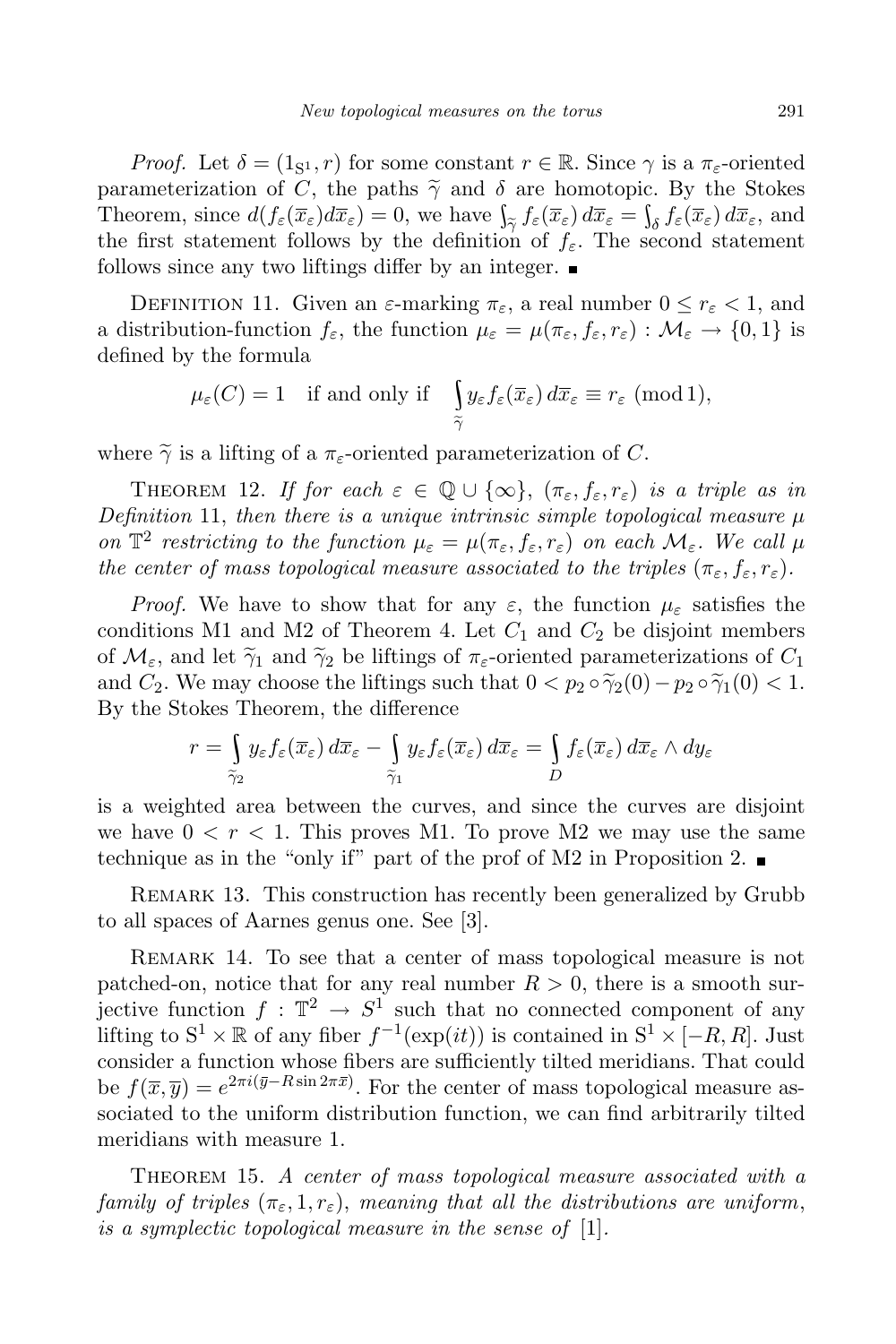292 F. F. Knudsen

Proof. Since the torus is a surface, all topological measures give rise to strongly quasi-linear functionals. Furthermore the intrinsic topological measures vanish on all displaceable sets. Hence it remains only to show invariance under symplectomorphisms homotopic to the identity. It suffices to do this infinitesimally, so let f be a smooth function on the torus and let X be the corresponding Hamiltonian vector field. This means that  $X \cup$  $(d\overline{x} \wedge d\overline{y}) = X \Box (d\overline{x}_{\varepsilon} \wedge d\overline{y}_{\varepsilon}) = df$ . Here we have used the sign convention of Bourbaki,  $Alg\acute{e}bre$ , Chapitre 3, where the left interior multiplication of a vector and an exterior form is defined by the rule  $\langle Z, X \perp \omega \rangle = \langle Z \wedge X, \omega \rangle$ . For any vector X, the operator  $i(X) : \bigwedge T^* \to \bigwedge T^*$  defined on p-forms by  $i(X)(\omega) = (-1)^{p-1} X \mathsf{J} \omega$  is an anti-derivation of degree -1, and the Lie derivative of differential forms is give by the celebrated formula

$$
\mathcal{L}_X = i(X) \circ d + d \circ i(X).
$$

Let  $C \in \mathcal{M}_{\varepsilon}$ , and let  $\tilde{\gamma}$  be a lifting of a  $\pi_{\varepsilon}$ -oriented parameterization of C. We also let  $\widetilde{f}$  and  $\widetilde{X}$  be liftings of f and X. If  $C_t$  denotes the image of the set C after having drifted with the flow of X for a time t, and  $\widetilde{\gamma}_t$  is its lifting, then

$$
\mu_{\varepsilon}(C_t) = 1
$$
 if and only if  $\int_{\tilde{\gamma}_t} y_{\varepsilon} d\overline{x}_{\varepsilon} \equiv r_{\varepsilon} \pmod{1}.$ 

From the homotopy formula we have

$$
\frac{d}{dt}\Big(\int_{\widetilde{\gamma}_t} y_{\varepsilon} d\overline{x}_{\varepsilon}\Big) = \int_{\widetilde{\gamma}} \mathcal{L}_{\widetilde{X}}(y_{\varepsilon} d\overline{x}_{\varepsilon}) = \int_{\widetilde{\gamma}} (d(\widetilde{X}\mathbf{1}(y_{\varepsilon} d\overline{x}_{\varepsilon})) - \widetilde{X}\mathbf{1}(dy_{\varepsilon} \wedge d\overline{x}_{\varepsilon}))
$$
\n
$$
= \int_{\widetilde{\gamma}} (d(\widetilde{X}\mathbf{1}(y_{\varepsilon} d\overline{x}_{\varepsilon})) + d\widetilde{f}) = 0,
$$

and therefore the value  $\mu_{\varepsilon}(C_t)$  remains constant.

REMARK 16. It is possible to prove that the only intrinsic, *translation* invariant symplectic measure is the Grubb measure, but the proof I know is very long and highly technical and will not be included.

## References

- [1] M. Entov and L. Polterovich, Quasi-states and symplectic intersections, to appear.
- [2] D. J. Grubb, Irreducible partitions and the construction of quasi-measures, Trans. Amer. Math. Soc. 353 (2001), 2059–2072.
- $[3] \quad -$ , Covering spaces and topological measures, to appear.
- [4] F. F. Knudsen, Topology and the construction of extreme quasi-measures, Adv. Math. 120 (1996), 302–321.
- [5] J. Aarnes, Quasi-states and quasi-measures, ibid. 86 (1991), 41–67.